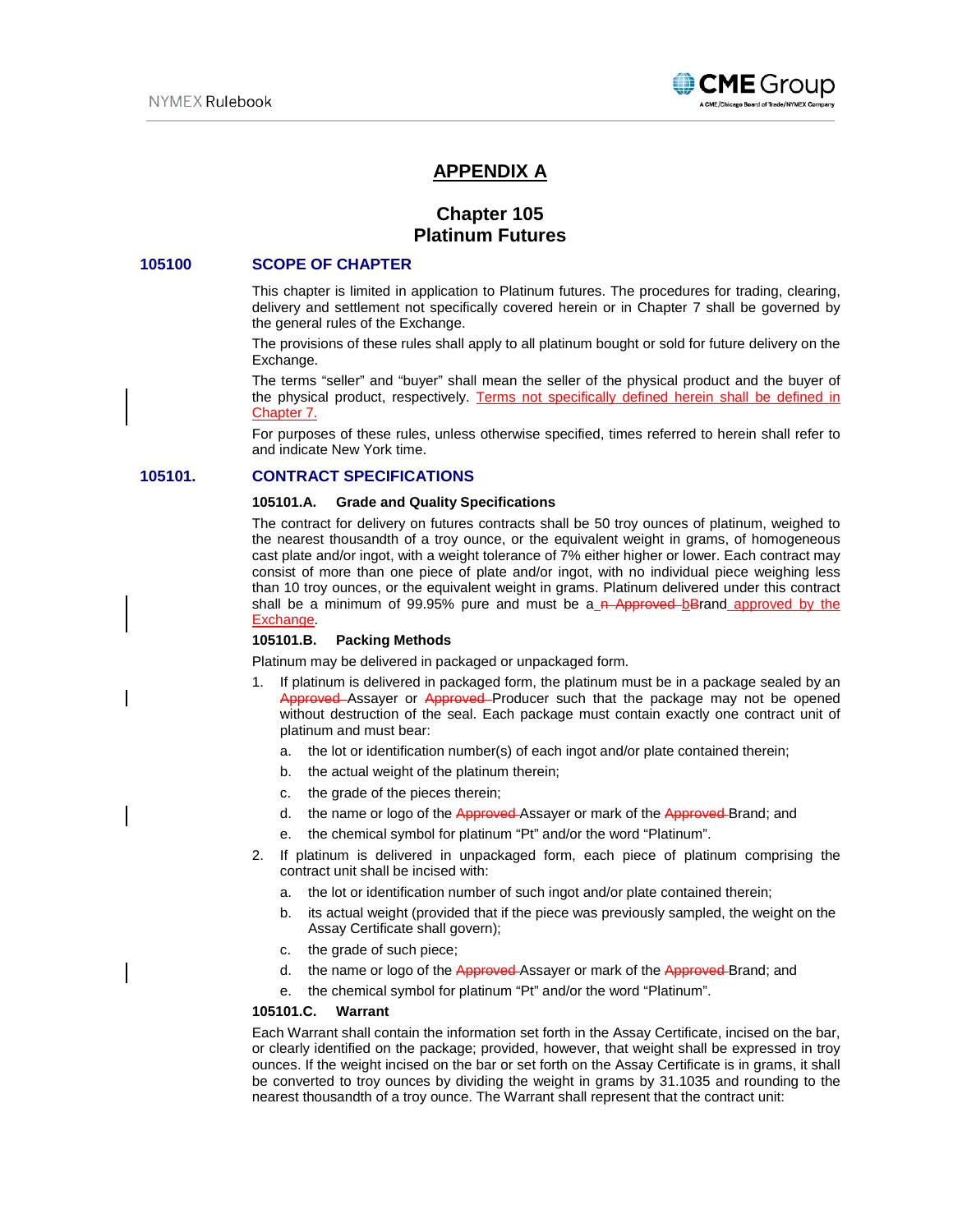

- 1. is an Approved Brand, meeting the grade and quality specifications herein, received directly from its Approved-Producer by means of one or more Approved-Carriers and/or, with respect to platinum from the Approved-Producer, by means of such Approved Producer's own transport, or
- 2. is an Approved–Brand, meeting the grade and quality specifications herein, received directly from one or more storage vaults located in Zurich, Switzerland owned or controlled by either Credit Suisse Group or UBS AG, by means of one or more Approved-Carriers. Such storage vaults are delivery locations for the London Platinum and Palladium Market. Upon request of the Licensed Depository, the seller's clearing member shall provide to the Licensed Depository a pro forma invoice and a bar list issued by either Credit Suisse Group or UBS AG (or the wholly-owned subsidiary that owns such vault), and, if so requested, the Licensed-Depository is not required to issue a Warrant for any such contract unit until such documentation has been provided, or
- 3. was received directly from an Approved Assayer or Approved Producer by means of one or more Approved Carriers and/or, with respect to platinum from the Approved Producer, by means of such Approved-Producer's own transport, and was accompanied by an Assay Certificate(s) for each piece in the contract unit, or
- 4. was received directly from an Approved Assayer or Approved Producer by means of one or more Approved Carriers and/or, with respect to platinum from the Approved Producer, by means of such Approved-Producer's own transport, and was not accompanied by an Assay Certificate(s) for each piece in the contract unit but has been determined to be Eligible after having been inspected by an Approved Assayer or Approved Producer, or
- 5. was received directly from another Licensed-Depository by means of one or more Approved Carriers, provided, however, that the platinum was previously Eligible, or
- 6. was deposited at a **-Licensed**-Depository, and thereafter inspected by an Approved Assayer or Approved-Producer and determined to be Eligible.

#### **105102. TRADING SPECIFICATIONS**

Trading in Platinum futures is regularly conducted in the following months: (1) the current calendar month; (2) the next two calendar months; and (3) each January, April, July, and October falling within a 15-month period beginning with the current calendar month. The number of months open for trading at a given time shall be determined by the Exchange.

#### **105102.A. Trading Schedule**

The hours for trading shall be determined by the Exchange.

#### **105102.B. Trading Unit**

The contract unit shall be 50 troy ounces.

### **105102.C. Price Increments**

The minimum price fluctuation shall be ten cents (\$0.10) per troy ounce. Prices shall be quoted in dollars and cents per troy ounce.

## **105102.D. Position Limits, Exemptions, Position Accountability and Reportable Levels**

The applicable position limits and/or accountability levels, in addition to the reportable levels, are set forth in the Position Limit, Position Accountability and Reportable Level Table in the Interpretations & Special Notices Section of Chapter 5.

A Person seeking an exemption from position limits for bona fide commercial purposes shall apply to the Market Regulation Department on forms provided by the Exchange, and the Market Regulation Department may grant qualified exemptions in its sole discretion.

Refer to Rule 559 for requirements concerning the aggregation of positions and allowable exemptions from the specified position limits.

## **105102.E. Termination of Trading**

No trades in Platinum futures deliverable in the current month shall be made after the third last business day of that month. Any contracts remaining open after the last trade date must be either: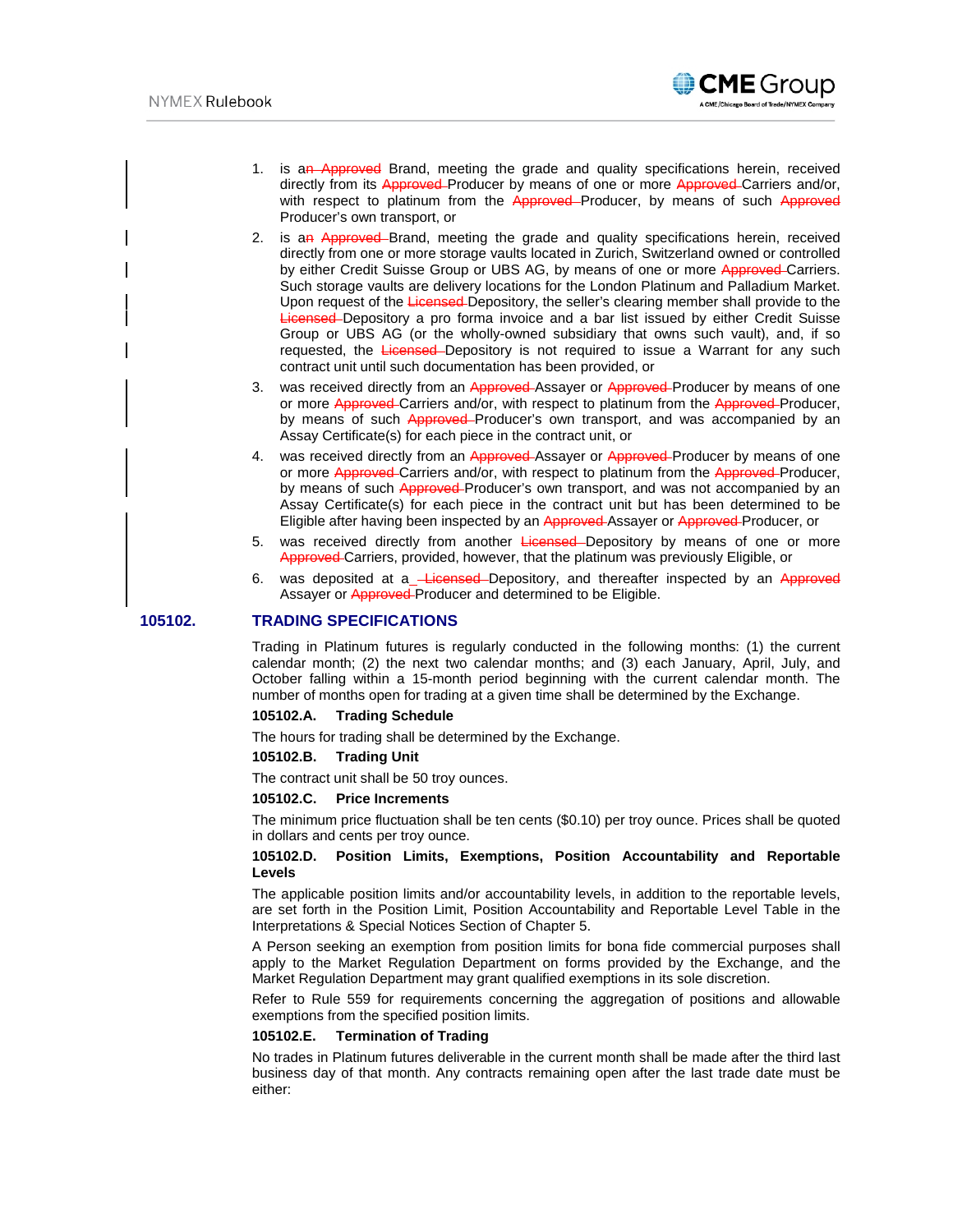

- (A) Settled by delivery which shall take place on any business day beginning on the first business day of the delivery month or any subsequent business day of the delivery month, but no later than the last business day of the delivery month.
- (B) Liquidated by means of a bona fide Exchange for Related Position ("EFRP") pursuant to Rule 538. An EFRP is permitted in an expired futures contract until 12:00 p.m. on the business day following termination of trading in the expired futures contract. An EFRP which establishes a futures position for either the buyer or the seller in an expired futures contract shall not be permitted following the termination of trading of an expired futures contract.

## **105103. INSPECTION AND ASSAY CERTIFICATE**

Except for platinum delivered pursuant to Rules 105101.C  $(1)$ ,  $(2)$ ,  $(3)$  or  $(5)$ , the Licensed Depository shall, upon receipt of the commodity, cause an inspection to be made by an Approved Assayer or a n Approved Producer. The Approved Assayer or Approved Producer shall issue Assay Certificate(s) covering each piece in the contract in the form approved by the Exchange.

Each Assay Certificate shall report the lot or bar number, weight, grade, the name of the Approved Assayer or Approved Producer, the symbol identifying the metal or the name of the metal and the date of inspection. On all Assay Certificates, weight shall be expressed in troy ounces.

Every lot inspected must bear on the package the lot number, seal number, date of inspection, weight, grade, and the name of the Approved Assayer or Approved Producer who made the inspection. (Effective as to platinum assayed prior to October 1, 1979.)

Every lot inspected, if packaged, must bear on such package the lot or bar number,; weight,; grade, $\frac{1}{3}$  the name or logo of the Approved-Assayer or Approved-Producer, and the symbol identifying the metal or the name of the metal. Every lot inspected, if unpackaged, must be incised with the lot or bar number, weight, grade, the name or logo of the Approved Assayer, and the symbol identifying the metal. (Effective as to platinum assayed on and after October 1,  $1979<sub>z</sub>$ 

If a contract unit of platinum is surrendered to the bearer of a Warrant, or if the contract unit is in a package and the seal is broken, the Assay Certificate(s) for such contract unit is no longer valid and such contract unit is no longer Eligible.

The seller shall bear the costs of inspection, delivery to the Licensed-Depository, charges of the Licensed-Depository, and all other expenses, if any, to determine that the platinum is Eligible.

## **105104.-107. [RESERVED]**

## **105108. VALIDITY OF DOCUMENTS**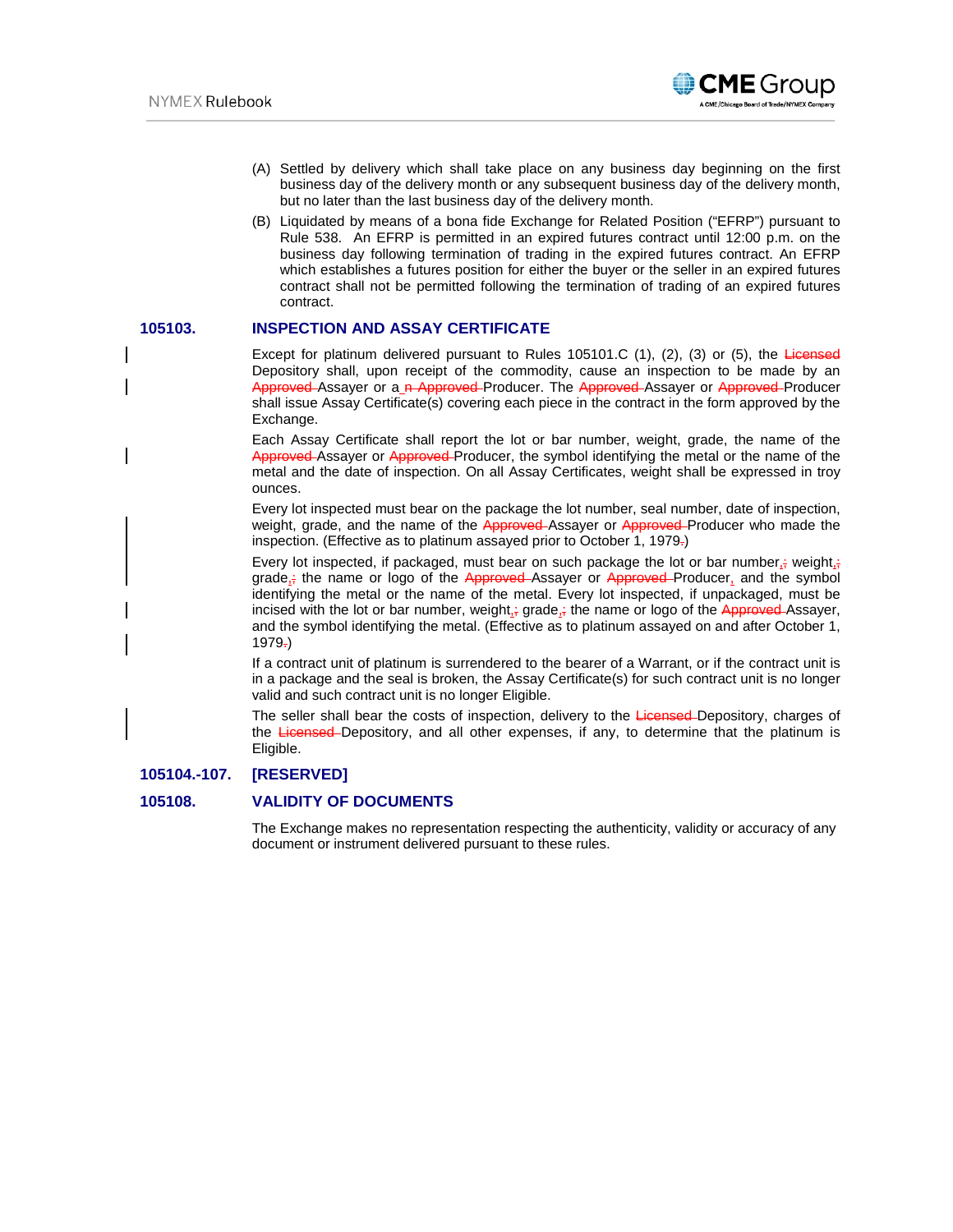

# **Chapter 106 Palladium Futures**

### **106100. SCOPE OF CHAPTER**

This chapter is limited in application to Palladium futures. The procedures for trading, clearing, delivery and settlement not specifically covered herein or in Chapter 7 shall be governed by the general rules of the Exchange.

The provisions of these rules shall apply to all palladium bought or sold for future delivery on the Exchange.

The terms "seller" and "buyer" shall mean the seller of the physical product and the buyer of the physical product, respectively. Terms not specifically defined herein shall be defined in Chapter 7.

For purposes of these rules, unless otherwise specified, times referred to herein shall refer to and indicate New York time.

### **106101. CONTRACT SPECIFICATIONS**

#### **106101.A. Grade and Quality Specifications**

The contract for delivery on futures contracts shall be 100 troy ounces of palladium, weighed to the nearest thousandth of a troy ounce, or the equivalent weight in grams, of homogeneous cast plate and/or ingot, with a weight tolerance of 7% either higher or lower. Each contract may consist of more than one piece of plate and/or ingot, with no individual piece weighing less than 10 troy ounces, or the equivalent weight in grams. Palladium delivered under this contract shall be a minimum of 99.95% pure and must be a brand approved by the Exchangean Approved Brand.

#### **106101.B. Packing Methods**

Palladium may be delivered in packaged or unpackaged form.

- 1. If palladium is delivered in packaged form, the palladium must be in a package sealed by an Approved Assayer or Approved Producer such that the package may not be opened without destruction of the seal. Each package must contain exactly one contract unit of palladium and must bear:
	- a. the lot or identification number(s) of each ingot and/or plate contained therein;
	- b. the actual weight of the palladium therein;
	- c. the grade of the pieces therein;
	- d. the name or logo of the Approved-Assayer or mark of the Approved-Brand; and
	- e. the chemical symbol for palladium "Pd" and/or the word "Palladium".
- 2. If palladium is delivered in unpackaged form, each piece of palladium comprising the contract unit shall be incised with:
	- a. the lot or identification number of such ingot and/or plate contained therein;
	- b. its actual weight (provided that if the piece was previously sampled, the weight on the Assay Certificate shall govern);
	- c. the grade of such piece;
	- d. the name or logo of the Approved-Assayer or mark of the Approved-Brand; and
	- e. the chemical symbol for palladium "Pd" and/or the word "Palladium".

### **106101.C. Warrant**

Each Warrant shall contain the information set forth in the Assay Certificate, incised on the bar, or clearly identified on the package; provided, however, that weight shall be expressed in troy ounces. If the weight incised on the bar or set forth on the Assay Certificate is in grams, it shall be converted to troy ounces by dividing the weight in grams by 31.1035 and rounding to the nearest thousandth of a troy ounce. The Warrant shall represent that the contract unit:

- 1. is an Approved Brand, meeting the grade and quality specifications herein, received directly from its Approved Producer by means of one or more Approved Carriers and/or, with respect to palladium from the Approved–Producer, by means of such Approved Producer's own transport, or
- 2. is an Approved Brand, meeting the grade and quality specifications herein, received directly from one or more storage vaults located in Zurich, Switzerland owned or controlled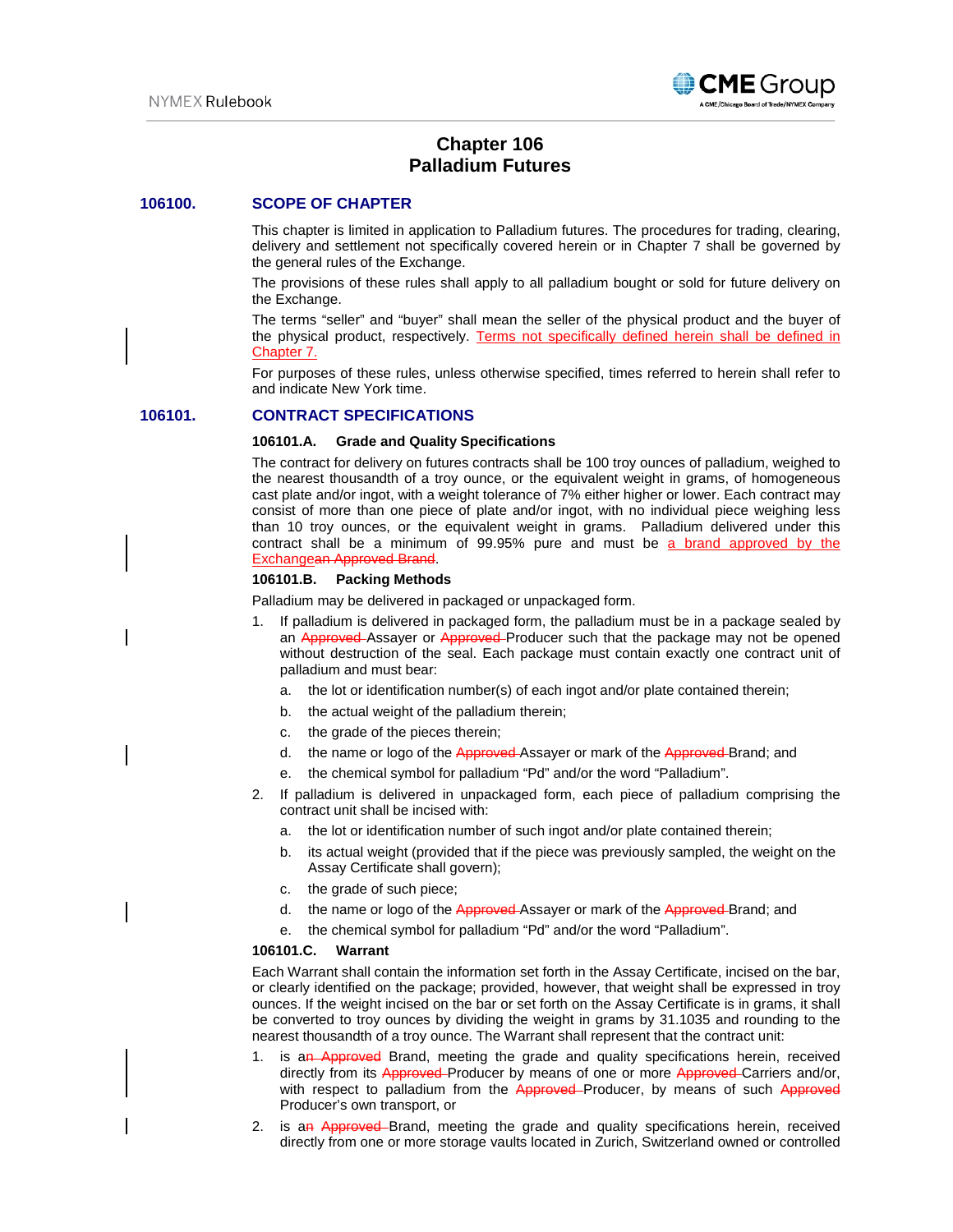

by either Credit Suisse Group or UBS AG, by means of one or more Approved-Carriers. Such storage vaults are delivery locations for the London Platinum and Palladium Market. Upon request of the Licensed-Depository, the seller's clearing member shall provide to the Licensed Depository a pro forma invoice and a bar list issued by either Credit Suisse Group or UBS AG (or the wholly-owned subsidiary that owns such vault), and, if so requested, the Licensed-Depository is not required to issue a Warrant for any such contract unit until such documentation has been provided, or

- 3. was received directly from an Approved Assayer or Approved Producer by means of one or more Approved Carriers and/or, with respect to palladium from the Approved Producer, by means of such Approved–Producer's own transport, and was accompanied by an Assay Certificate(s) for each piece in the contract unit, or
- 4. was received directly from an Approved-Assayer or Approved-Producer by means of one or more Approved Carriers and/or, with respect to palladium from the Approved Producer, by means of such Approved-Producer's own transport, and was not accompanied by an Assay Certificate(s) for each piece in the contract unit but has been determined to be Eligible after having been inspected by an Approved Assayer or Approved Producer, or
- 5. was received directly from another Licensed-Depository by means of one or more Approved Carriers, provided, however, that the palladium was previously Eligible, or
- 6. was deposited at a Licensed-Depository, and thereafter inspected by an Approved Assayer or **Approved**-Producer and determined to be Eligible.

### **106102. TRADING SPECIFICATIONS**

Trading in Palladium futures is regularly conducted in the following months: (1) the current calendar month; (2) the next two calendar months; and (3) each March, June, September, and December falling within a 15-month period beginning with the current calendar month. The number of months open for trading at a given time shall be determined by the Exchange.

#### **106102.A. Trading Schedule**

The hours for trading shall be determined by the Exchange.

#### **106102.B. Trading Unit**

The contract unit shall be 100 troy ounces.

### **106102.C. Price Increments**

The minimum price fluctuation shall be five cents (\$0.05) per troy ounce. Prices shall be quoted in dollars and cents per troy ounce.

## **106102.D. Position Limits, Exemptions, Position Accountability and Reportable Levels**

The applicable position limits and/or accountability levels, in addition to the reportable levels, are set forth in the Position Limit, Position Accountability and Reportable Level Table in the Interpretations & Special Notices Section of Chapter 5.

A Person seeking an exemption from position limits for bona fide commercial purposes shall apply to the Market Regulation Department on forms provided by the Exchange, and the Market Regulation Department may grant qualified exemptions in its sole discretion.

Refer to Rule 559 for requirements concerning the aggregation of positions and allowable exemptions from the specified position limits.

#### **106102.E. Termination of Trading**

No trades in Palladium futures deliverable in the current month shall be made after the third last business day of that month. Any contracts remaining open after the last trade date must be either:

- (A) Settled by delivery which shall take place on any business day beginning on the first business day of the delivery month or any subsequent business day of the delivery month, but no later than the last business day of the delivery month.
- (B) Liquidated by means of a bona fide Exchange for Related Position ("EFRP") pursuant to Rule 538. An EFRP is permitted in an expired futures contract until 12:00 p.m. on the business day following termination of trading in the expired futures contract. An EFRP which establishes a futures position for either the buyer or the seller in an expired futures contract shall not be permitted following the termination of trading of an expired futures contract.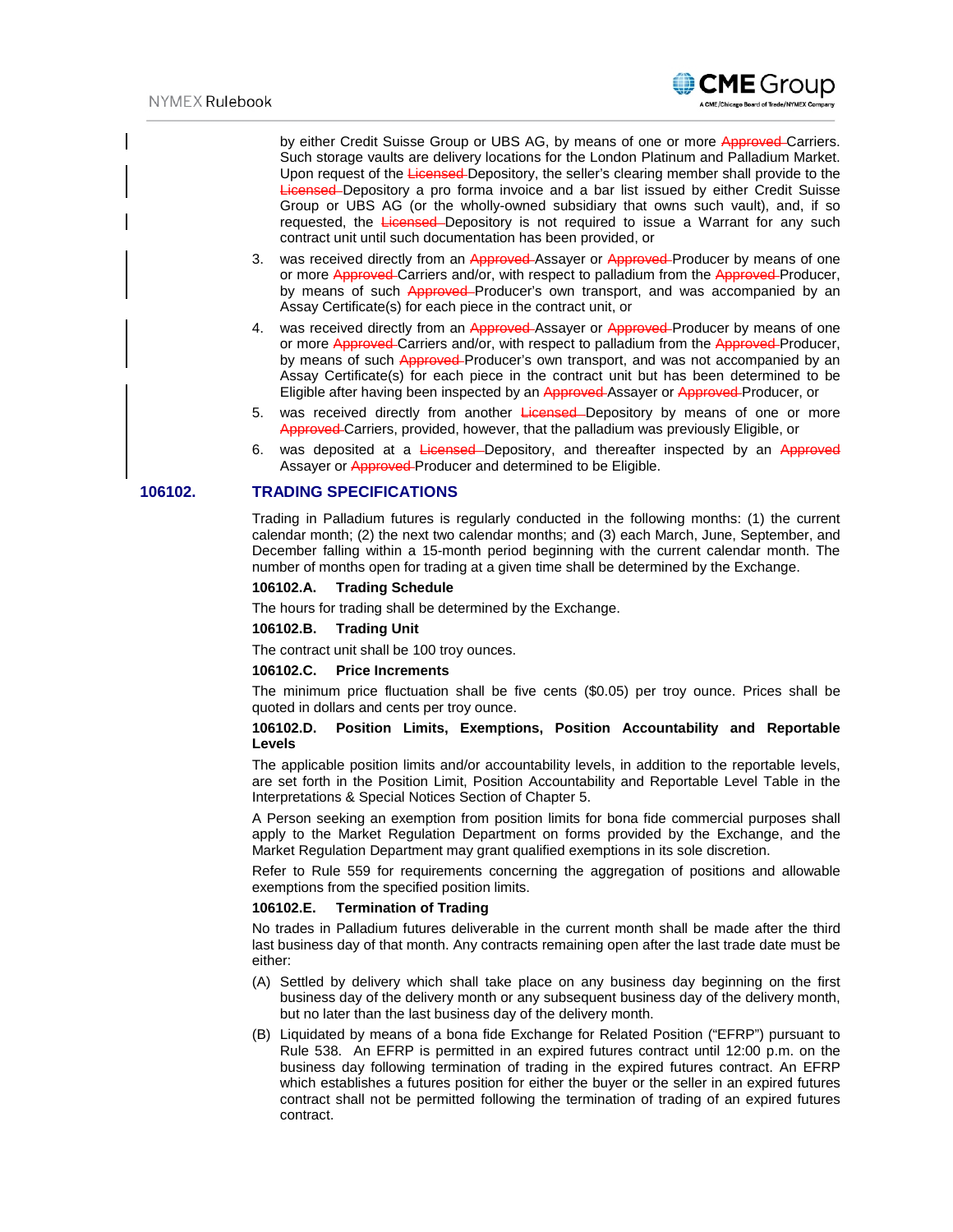

## **106103. INSPECTION AND ASSAY CERTIFICATE**

Except for palladium delivered pursuant to Rules 106101.C (1), (2), (3) or (5)-, the Licensed Depository shall, upon receipt of the commodity, cause an inspection to be made by an Approved Assayer or an Approved Producer. The Approved Assayer or Approved Producer shall issue Assay Certificate(s) covering each piece in the contract in the form approved by the Exchange.

Each Assay Certificate shall report the lot or bar number, weight, grade, the name of the Approved Assayer or Approved Producer, the symbol identifying the metal or the name of the metal and the date of inspection. On all Assay Certificates, weight shall be expressed in troy ounces.

Every lot inspected must bear on the package the lot number, seal number, date of inspection, weight, grade, and the name of the Approved Assayer or Approved Producer who made the inspection. (Effective as to palladium assayed prior to October 1, 1979.)

Every lot inspected, if packaged, must bear on such package the lot or bar number,; weight,; grade $_1$ ; the name or logo of the Approved Assayer or Approved Producer and the symbol identifying the metal or the name of the metal. Every lot inspected, if unpackaged, must be incised with the lot or bar number, weight; grade<sub>is</sub> the name or logo of the Approved-Assayer or Approved-Producer, and the symbol identifying the metal. (Effective as to palladium assayed on and after October 1, 1979.)

If a contract unit of palladium is surrendered to the bearer of a Warrant, or if the contract unit is in a package and the seal is broken, the Assay Certificate(s) for such contract unit is no longer valid and such contract unit is no longer Eligible.

The seller shall bear the costs of inspection, delivery to the Licensed-Depository, charges of the Licensed-Depository, and all other expenses, if any, to determine that the palladium is Eligible.

## **106104.-107. [RESERVED]**

## **106108. VALIDITY OF DOCUMENTS**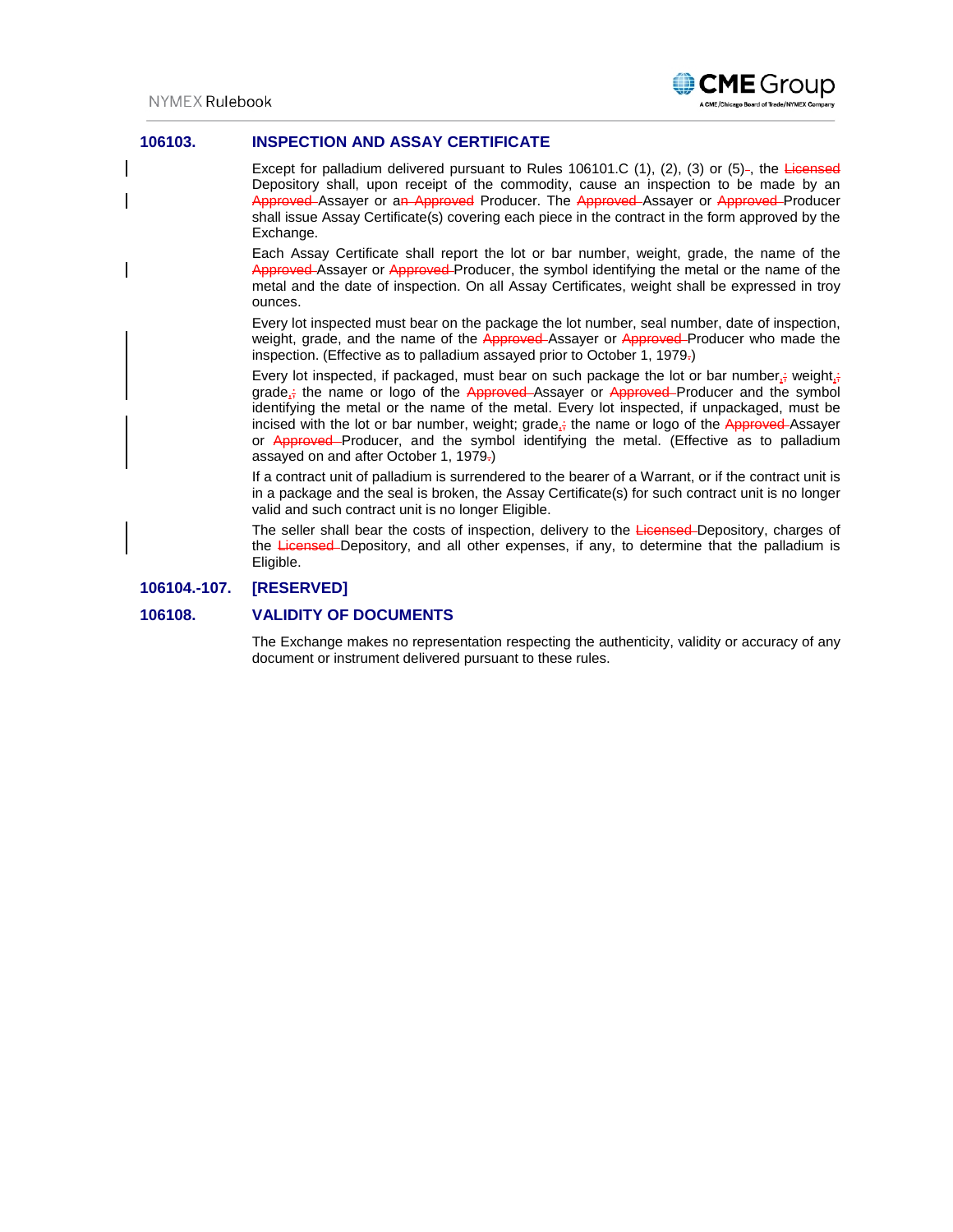

# **Chapter 107 Aluminum Futures**

### **107100. SCOPE OF CHAPTER**

This chapter is limited in application to physically delivered Aluminum futures. The procedures for trading, clearing, delivery and settlement not specifically covered herein or in Chapter 7 shall be governed by the general rules of the Exchange.

The provisions of these rules shall apply to all aluminum bought or sold for future delivery on the Exchange.

The terms "seller" and "buyer" shall mean the seller of the physical product and the buyer of the physical product, respectively. Terms not specifically defined herein shall be defined in Chapter 7.

For purposes of these rules, unless otherwise specified, times referred to herein shall refer to and indicate New York time.

"Primary conveyance" shall mean the conveyance which shall be subject to the minimum guaranteed daily load out rate as prescribed in Chapter 7, Rule 703.C.3.b., contingent on any pending conveyance orders submitted prior to the primary conveyance order.

"Alternate conveyance" shall mean the conveyance which shall be subject to Rule 107103, contingent on any pending conveyance orders submitted prior to the alternate conveyance order.

## **107101. CONTRACT SPECIFICATIONS**

The aluminum for delivery on the futures contract shall be twenty-five metric tons (25 MT) with a weight tolerance of 2% either higher or lower and must be of an approved bBrand approved by the Exchange. Aluminum meeting all of the following specifications shall be deliverable in satisfaction of futures contract delivery obligations under this Rule:

Eligible aluminum must consist of primary aluminum meeting all of the requirements of the P1020A in the North American and International Registration Record entitled "International Designation and Chemical Composition Limits for Unalloyed Aluminum" (revised March 2007), or its latest revision. If the North American and International Registration Record adopts a change in the standard specifications for the aforementioned deliverable grade and such change is adopted and confirmed by the Exchange, aluminum conforming to the change so adopted, as well as aluminum conforming to the previous specifications if placed in an approved Shed prior to the date of the adoption and confirmation by the Exchange of the new specifications, shall be deliverable against the Aluminum futures contract. A Certificate of Analysis and Certificate of Origin must accompany all metal delivered into an approved Shed. The Certificate of Origin must be kept on file at the approved Shed.

Aluminum must conform to one of the following shapes:

- a. Sows weighing up to 787.5 kgs.;
- b. T-bars weighing up to 787.5 kgs.; or
- c. Ingots weighing from 9 kgs. to 26 kgs. Ingots are to be secured in bundles suitable for stacking not to exceed 2 metric tons per bundle. There is one smelter (heat) number per bundle.

Each Warrant shall be made up exclusively of the deliverable grade in one of the shapes listed above and must derive from one smelter. The approved-Brand must be permanently marked on each piece of aluminum delivered in fulfillment of the contract. The cast number must be permanently marked on tbars and sows and labeled on each bundle of ingots of aluminum delivered in fulfillment of the contract.

- 1. Eligible aluminum must consist of any of the approved Brand marks, as provided in Chapter 7, current at the date of delivery of the contract, provided, however, a Warrant issued for aluminum shall be from a single approved Brand.
- 2. Aluminum may be delivered only from an approved Shed.
- 3. Deliveries shall be made without any allowance for freight.
- 4. The aluminum must be weighed by an approved Weighmaster. A Weight Certificate shall be issued by the approved Weighmaster.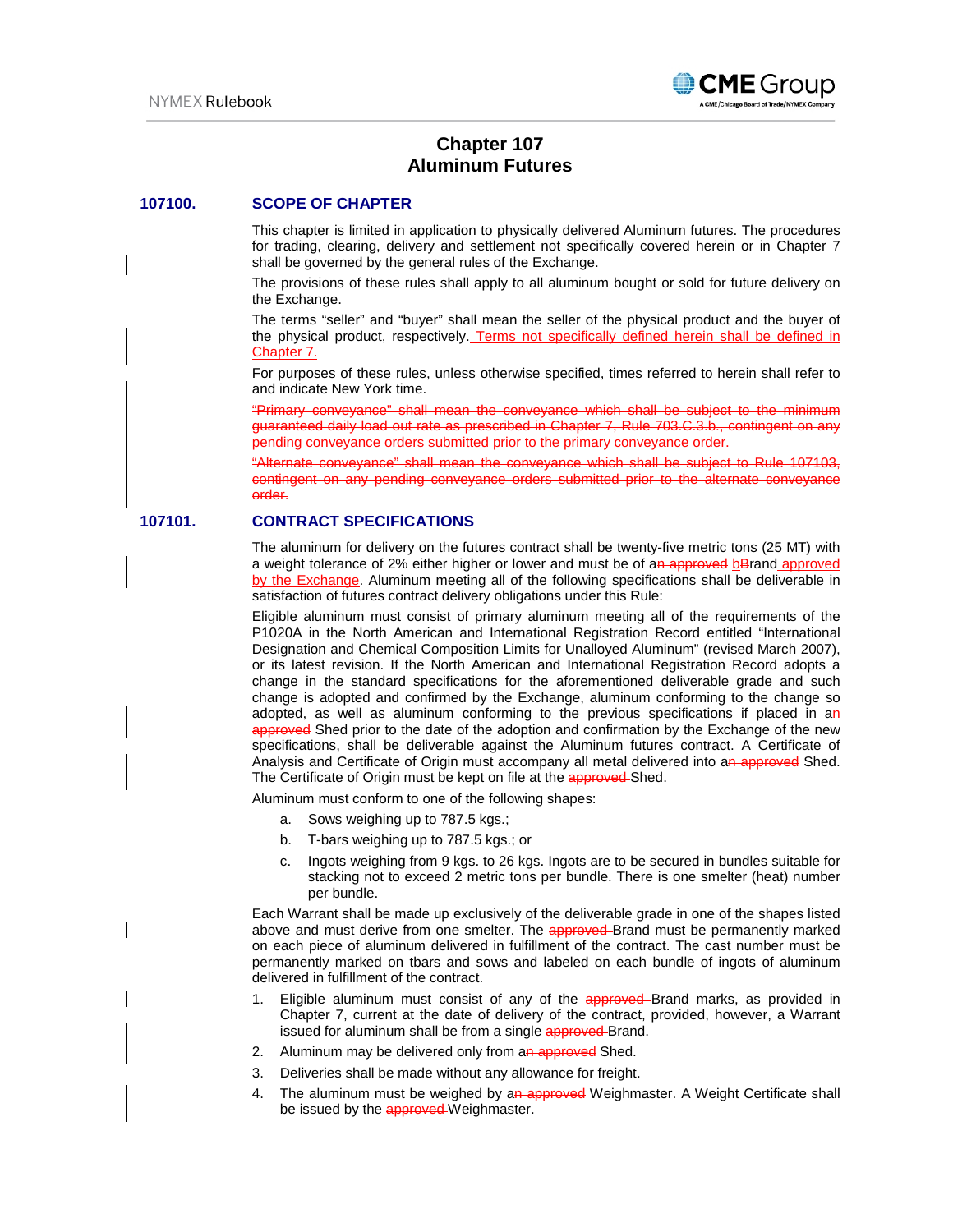

- 5. An approved Shed must declare that the aluminum meets the specification for delivery in fulfillment of an Aluminum futures contract. Upon request from the approved-Shed, the seller's clearing member shall provide verification that the aluminum is of an approved Brand meeting the specification of the contract, unless received directly from the Pproducer of such the approved Brand.
- 6. The electronic certificate shall reference a signed declaration of the approved Shed, as to the origin of the aluminum and the grade thereof; such declaration to be in the following form and maintained on file at the **approved**-Shed.

This is to certify that the brand of aluminum covered by Warrant #............ issued by ............... (approved Shed) is the product of ............. (approved Producer) an approved producer for delivery of aluminum against the Commodity Exchange, Inc., Aluminum futures contract and conforming to the specifications for P1020A pursuant to the rules of the Exchange.

7. Any insurance coverage for Registered aluminum shall be the responsibility of the warrant holder.

## **107102. TRADING SPECIFICATIONS**

Trading in Aluminum futures is regularly conducted in all calendar months. The number of months open for trading at a given time shall be determined by the Exchange.

### **107102.A. Trading Schedule**

The hours of trading for shall be determined by the Exchange.

#### **107102.B. Trading Unit**

The contract unit shall be twenty-five (25) metric tons.

### **107102.C. Price Increments**

Prices shall be quoted in multiples of twenty-five cents (\$0.25) per metric ton. Price shall be quoted in dollars and cents per metric tons.

### **107102.D. Position Limits, Exemptions, Position Accountability and Reportable Levels**

The applicable position limits and/or accountability levels, in addition to the reportable levels, are set forth in the Position Limit, Position Accountability and Reportable Level Table in the Interpretations & Special Notices Section of Chapter 5.

A Person seeking an exemption from position limits for bona fide commercial purposes shall apply to the Market Regulation Department on forms provided by the Exchange, and the Market Regulation Department may grant qualified exemptions in its sole discretion.

Refer to Rule 559 for requirements concerning the aggregation of positions and allowable exemptions from the specified position limits.

#### **107102.E. Termination of Trading**

No trades in Aluminum futures deliverable in the current month shall be made after the third last business day of that month. Any contracts remaining open after the last trade date must be either:

- (A) Settled by delivery which shall take place on any business day no earlier than the first business day of the delivery month or any subsequent business day of the delivery month and shall be completed no later than the last business day of the delivery month; or
- (B) Liquidated by means of a bona fide Exchange for Related Position ("EFRP") pursuant to Rule 538. An EFRP is permitted in an expired futures contract until 12:00 p.m. on the business day following termination of trading in the expired futures contract. An EFRP which establishes a futures position for either the buyer or the seller in an expired futures contract shall not be permitted following the termination of trading of an expired futures contract.

## **107103. ALTERNATE LOAD-OUT INSTRUCTIONS**

A party may elect to load out at the approved Shed by an alternate conveyance, if available. electing an alternate conveyance, the minimum guaranteed daily load out rate for the alternate conveyance as published under the Interpretations & Special Notices Related to Chapter 7 shall apply absent any pending conveyance orders submitted prior to the alternate conveyance order. While minimum guaranteed daily load out rates prescribed in Rule 703.C.3.b only apply to primary conveyance(s) at the approved Shed, at all times the approved Shed shall be required to meet a cumulative minimum guaranteed daily load out rate as prescribed in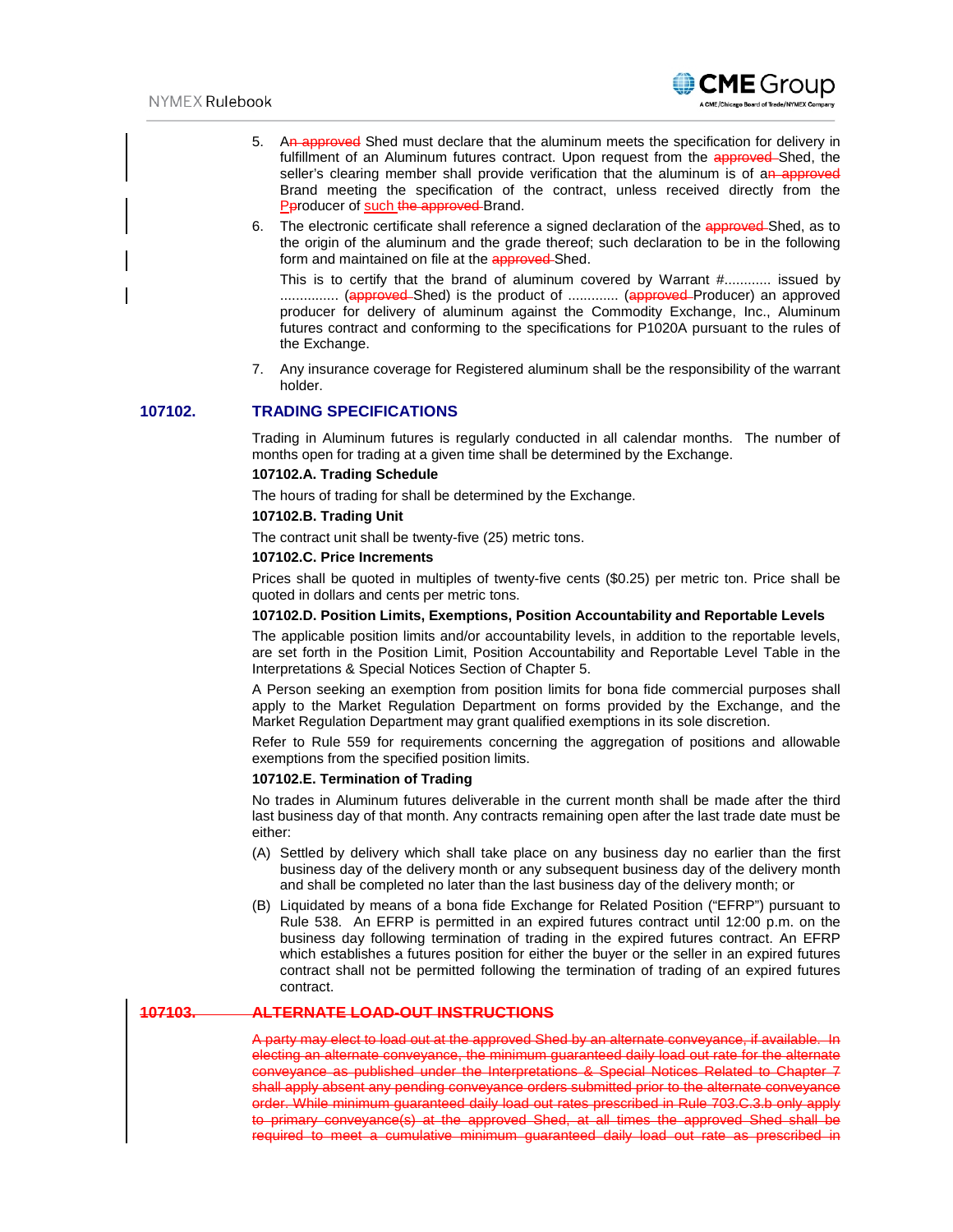

Chapter 7, Rule 703.C.3.b. for all pending load out orders, on a first-come, first-served discriminatory basis. The handling out fees for the alternate conveyance shall be published under the Interpretations & Special Notices Related to Chapter 7.

## **107104107103.-107. [RESERVED]**

## **107108. VALIDITY OF DOCUMENTS**

The Exchange makes no representation respecting the authenticity, validity or accuracy of any inspection certificate, Notice of Intention to Deliver, Notice of Intention to Accept, bill of lading, check or document or instrument delivered pursuant to these rules.

## **107109. WARNING**

Any market participant taking physical delivery is advised that this metal may contain crevices and hidden recesses holding entrapped moisture. The metal should be handled and processed with this possibility in mind. Entrapped moisture may cause an explosion if the metal is introduced into a melting-furnace without proper drying.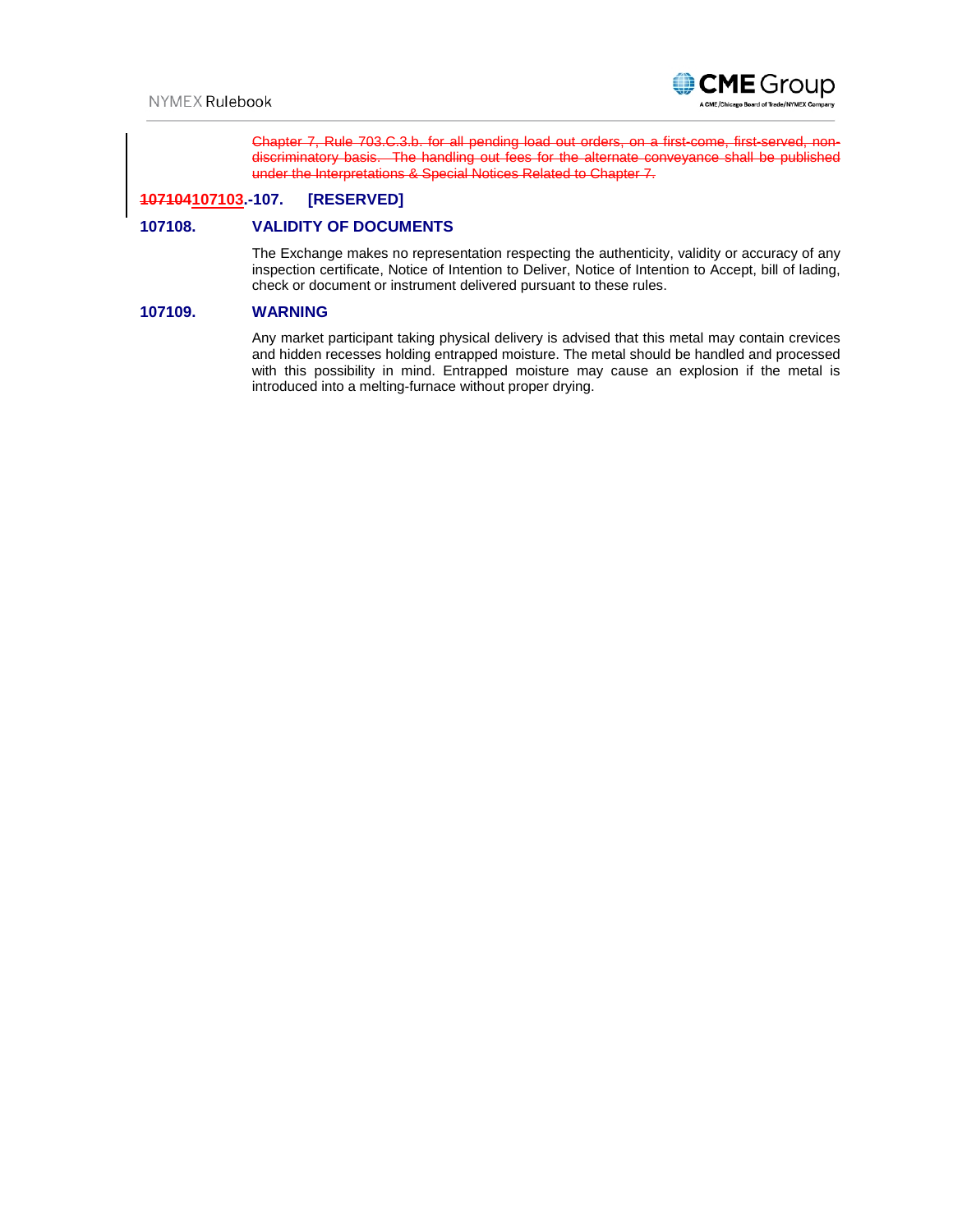

# **Chapter 111 Copper Futures**

## **111100. SCOPE OF CHAPTER**

This chapter is limited in application to Copper futures. The procedures for trading, clearing, delivery and settlement not specifically covered herein or in Chapter 7 shall be governed by the general rules of the Exchange.

The provisions of these rules shall apply to all copper bought or sold for future delivery on the Exchange.

The terms "seller" and "buyer" shall mean the seller of the physical product and the buyer of the physical product, respectively. Terms not specifically defined herein shall be defined in Chapter 7.

For purposes of these rules, unless otherwise specified, times referred to herein shall refer to and indicate New York time.

## **111101. CONTRACT SPECIFICATIONS**

The contract for delivery on futures contracts shall be twenty-five thousand (25,000) pounds of copper with a weight tolerance of 2% either higher or lower and must be an Approved bBrand approved by the Exchange.

Copper meeting all of the following specifications shall be deliverable in satisfaction of futures contract delivery obligations under this rule:

1. Eligible copper must consist of Grade 1 Electrolytic Copper Cathodes (full plate or cut) and shall conform to the specifications (as to chemical and physical requirements) for Grade 1 Electrolytic Copper Cathode as adopted by the American Society for Testing and Materials ("A.S.T.M.")  $\left\{B115-00\right\}$ , or its latest revision.

If the A.S.T.M. adopts a change in the standard specifications for the aforementioned deliverable grade and such change is adopted and confirmed by the Exchange, copper conforming to the change so adopted, as well as copper conforming to the previous specifications, shall be eligible for delivery against the Copper futures contract; provided, however, that the copper conforming to the previous specifications shall have been placed in a Licensed Warehouse prior to the date of the adoption and confirmation by the Exchange of the new specifications.

- Eligible copper must consist of any of the Exchange's approved Bbrand marks, as provided in Chapter 7, current at the date of delivery of the contract, provided, however, a Warrant issued for copper shall be from a single Approved-Brand.
- 3. Copper may be delivered only from a Licensed-Warehouse designated by the Exchange.
- 4. Deliveries shall be made without any allowance for freight.
- 5. The copper must be weighed by a Licensed Weighmaster. A Weight Certificate shall be issued by the Licensed-Weighmaster.
- 6. Licensed Warehouse must declare that the copper meets the specifications for delivery in fulfillment of a Copper futures contract. Upon request from the Licensed Warehouse, the seller's clearing member shall provide verification that the copper cathodes are an Approved Brand meeting the specifications of the contract, unless received directly from the **Pproducer of the Approved-Brand.**
- 7. The electronic certificate shall reference a signed declaration of the Licensed-Warehouse, as to the origin of the copper and the grade thereof; such declaration to be in the following form and maintained on file at the Licensed Warehouse.

This is to certify that the brand of copper covered by Warrant #............ issued by ............... (Licensed Warehouse) is the product of ............. (Approved Producer) an approved refiner for delivery of cathodes against the Commodity Exchange, Inc., Copper futures contract and conforming to the specifications for Grade 1 copper cathodes pursuant to the rules of the Exchange.

## **111102. TRADING SPECIFICATIONS**

Trading in Copper futures is regularly conducted in the following months: (1) the current calendar month; (2) the next twenty-three calendar months; and (3) any March, May, July, September and December falling within a 60-month period beginning with the current calendar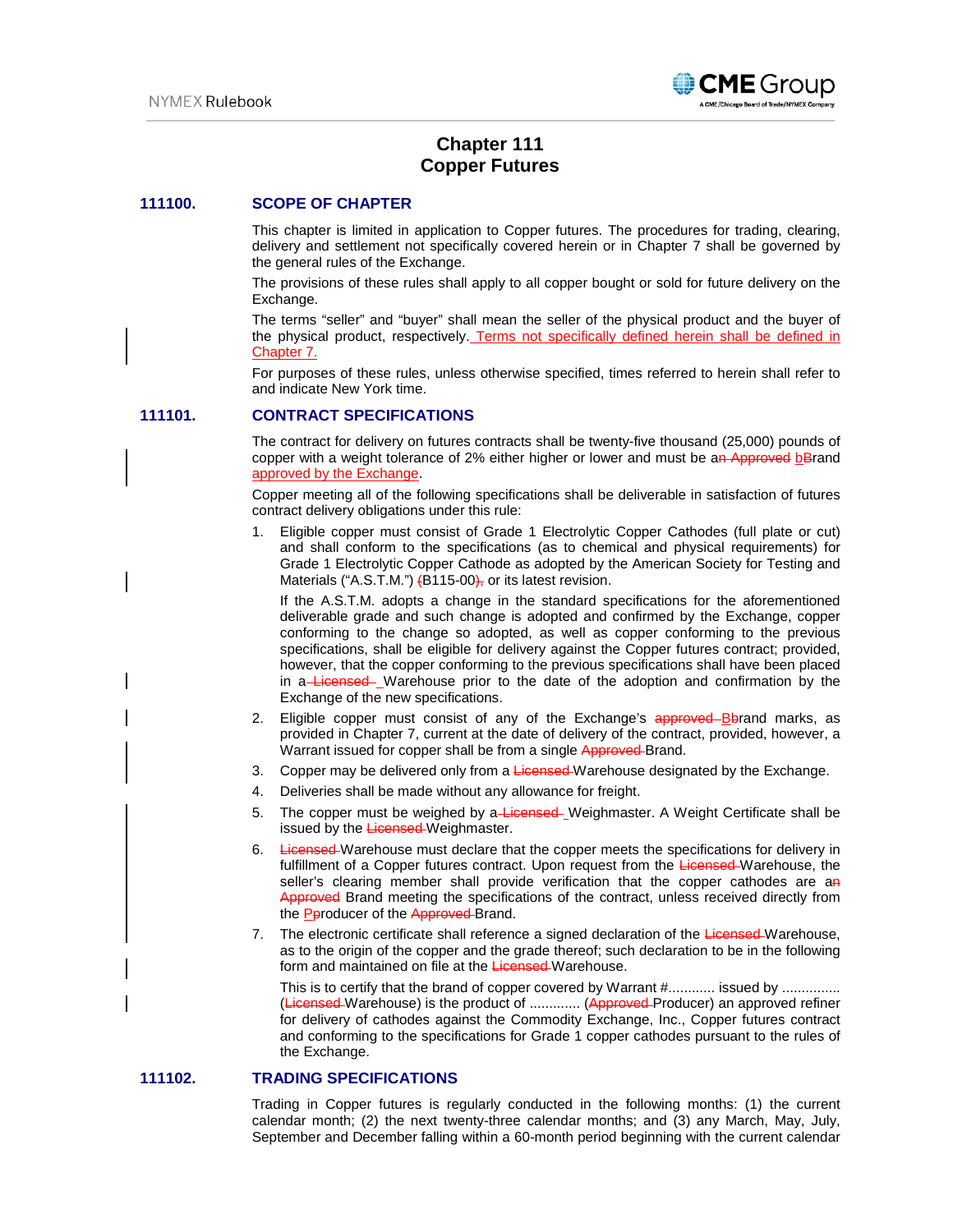

month. The number of months open for trading at a given time shall be determined by the Exchange.

## **111102.A. Trading Schedule**

The hours for trading shall be determined by the Exchange.

### **111102.B. Trading Unit**

The contract unit shall be twenty-five thousand (25,000) pounds.

### **111102.C. Price Increments**

Prices shall be quoted in multiples of five one-hundredths of one cent per pound. Prices shall be quoted in dollars and cents per pound.

## **111102.D. Position Limits, Exemptions, Position Accountability and Reportable Levels**

The applicable position limits and/or accountability levels, in addition to the reportable levels, are set forth in the Position Limit, Position Accountability and Reportable Level Table in the Interpretations & Special Notices Section of Chapter 5.

A Person seeking an exemption from position limits for bona fide commercial purposes shall apply to the Market Regulation Department on forms provided by the Exchange, and the Market Regulation Department may grant qualified exemptions in its sole discretion.

Refer to Rule 559 for requirements concerning the aggregation of positions and allowable exemptions from the specified position limits.

### **111102.E. Termination of Trading**

No trades in Copper futures deliverable in the current month shall be made after the third last business day of that month. Any contracts remaining open after the last trade date must be either:

- (A) Settled by delivery which shall take place on any business day beginning on the first business day of the delivery month or any subsequent business day of the delivery month, but no later than the last business day of the delivery month.
- (B) Liquidated by means of a bona fide Exchange for Related Position ("EFRP") pursuant to Rule 538. An EFRP is permitted in an expired futures contract until 12:00 p.m. on the business day following termination of trading in the expired futures contract. An EFRP which establishes a futures position for either the buyer or the seller in an expired futures contract shall not be permitted following the termination of trading of an expired futures contract.

## **111103.-107. [RESERVED]**

## **111108. VALIDITY OF DOCUMENTS**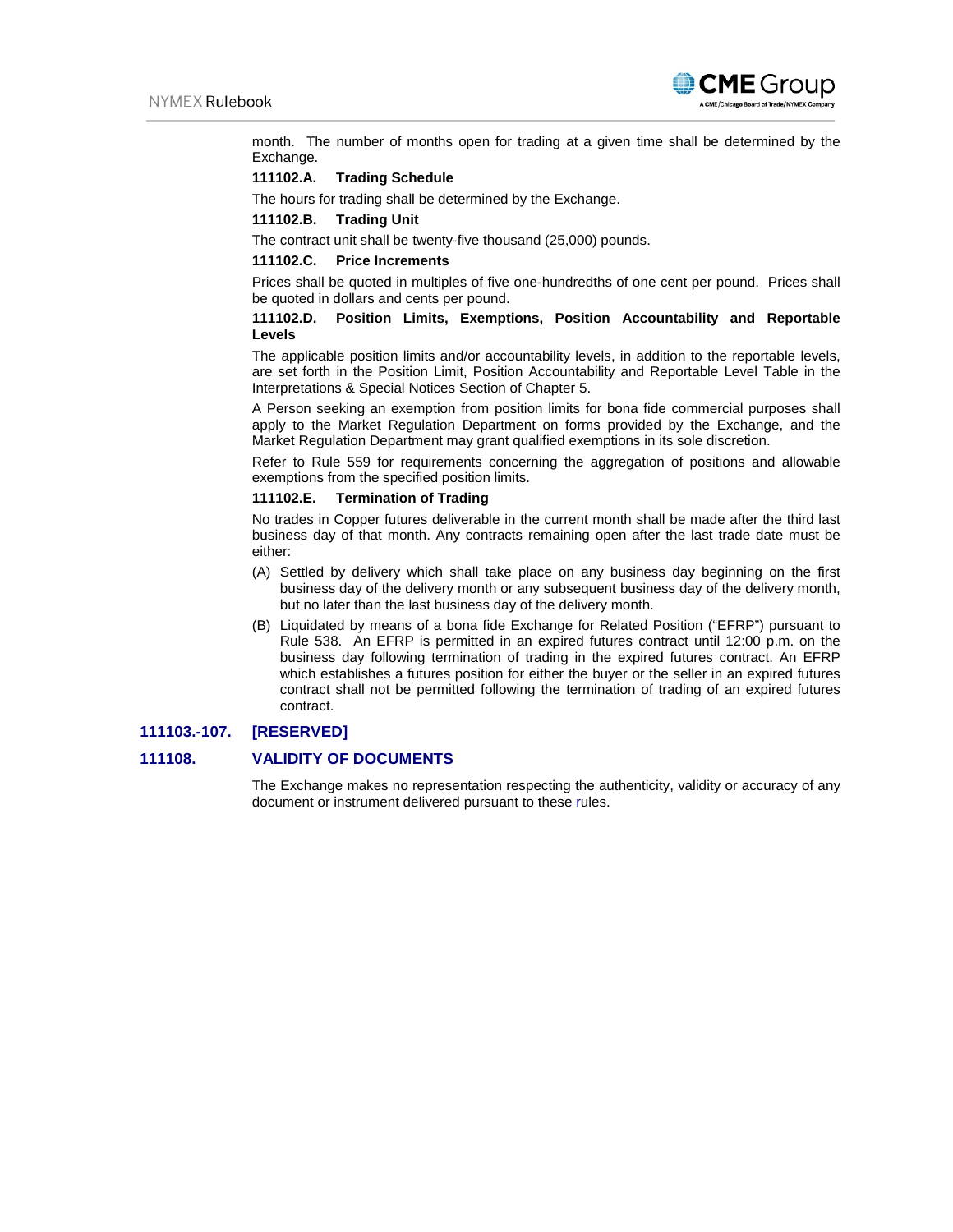

# **Chapter 112 Silver Futures**

### **112100. SCOPE OF CHAPTER**

This chapter is limited in application to Silver futures. The procedures for trading, clearing, delivery and settlement not specifically covered herein or in Chapter 7 shall be governed by the general rules of the Exchange.

The provisions of these rules shall apply to all silver bought or sold for future delivery on the Exchange.

The terms "seller" and "buyer" shall mean the seller of the physical product and the buyer of the physical product, respectively. Terms not specifically defined herein shall be defined in Chapter 7.

For purposes of these rules, unless otherwise specified, times referred to herein shall refer to and indicate New York time.

### **112101. CONTRACT SPECIFICATIONS**

The contract for delivery on futures contracts shall be five thousand (5,000) troy ounces of silver with a weight tolerance of 6% either higher or lower. Silver delivered under this contract shall assay to a minimum of 999 fineness and must be an Approved bBrand approved by the Exchange.

Silver meeting all of the following specifications shall be deliverable in satisfaction of futures contract delivery obligations under this rule:

- 1. Five (5) bars of refined silver cast in bars of one thousand (1,000) troy ounces, with a weight tolerance of 10% either higher or lower.
- 2. Silver must consist of one or more of the Exchange's approved Bbrand marks, as provided in Chapter 7, current at the date of delivery of the contract.
- 3. Each bar of Eligible silver must have the weight, fineness, bar number, and **B**brand mark clearly incised on the bar. The weight may be in troy ounces or grams. If the weight is in grams, it must be converted to troy ounces for documentation purposes by dividing the weight in grams by 31.1035 and rounding to the nearest tenth of a troy ounce. All documentation must illustrate the weight in troy ounces.

Any bar of silver that does not have the bar weight stamped or incised on the bar by the refiner, and which is identified by a refiner's bar list without indicating or specifying the bar weight, but which is otherwise qualified for delivery on Exchange contract, may be put in tenderable condition for such delivery by the following procedures:

- (a) The silver must be weighed by a Licensed-Weighmaster.
- (b) The weight of each bar and the identification stamp of the Licensed-Weighmaster must be incised with an appropriate tool which will create a permanent record on each bar.
- (c) The weight so marked on each bar shall be to the nearest 1/10th of an ounce.
- (d) The Licensed-Weighmaster shall prepare a certificate stating the procedures which it has followed, and said certificate shall be attached to the itemized bar list identifying the bars by number and weights of each. Said Licensed Weighmaster's Certificate and bar list shall be maintained by the Licensed-Depository.
- (e) For all Eligible silver placed in a Licensed Facility Depository prior to December 1, 2003, a separate bar number incised with an appropriate tool will be acceptable in lieu of the identification stamp of the Licensed-Weighmaster.

## **112102. TRADING SPECIFICATIONS**

Trading in Silver futures is regularly conducted in the following months: (1) the current calendar month; (2) the next two calendar months; (3) any January, March, May, and September falling within a 23-month period beginning with the current calendar month; and (4) any July and December falling within a 60-month period beginning with the current calendar month. The number of months open for trading at a given time shall be determined by the Exchange.

## **112102.A. Trading Schedule**

The hours for trading shall be determined by the Exchange.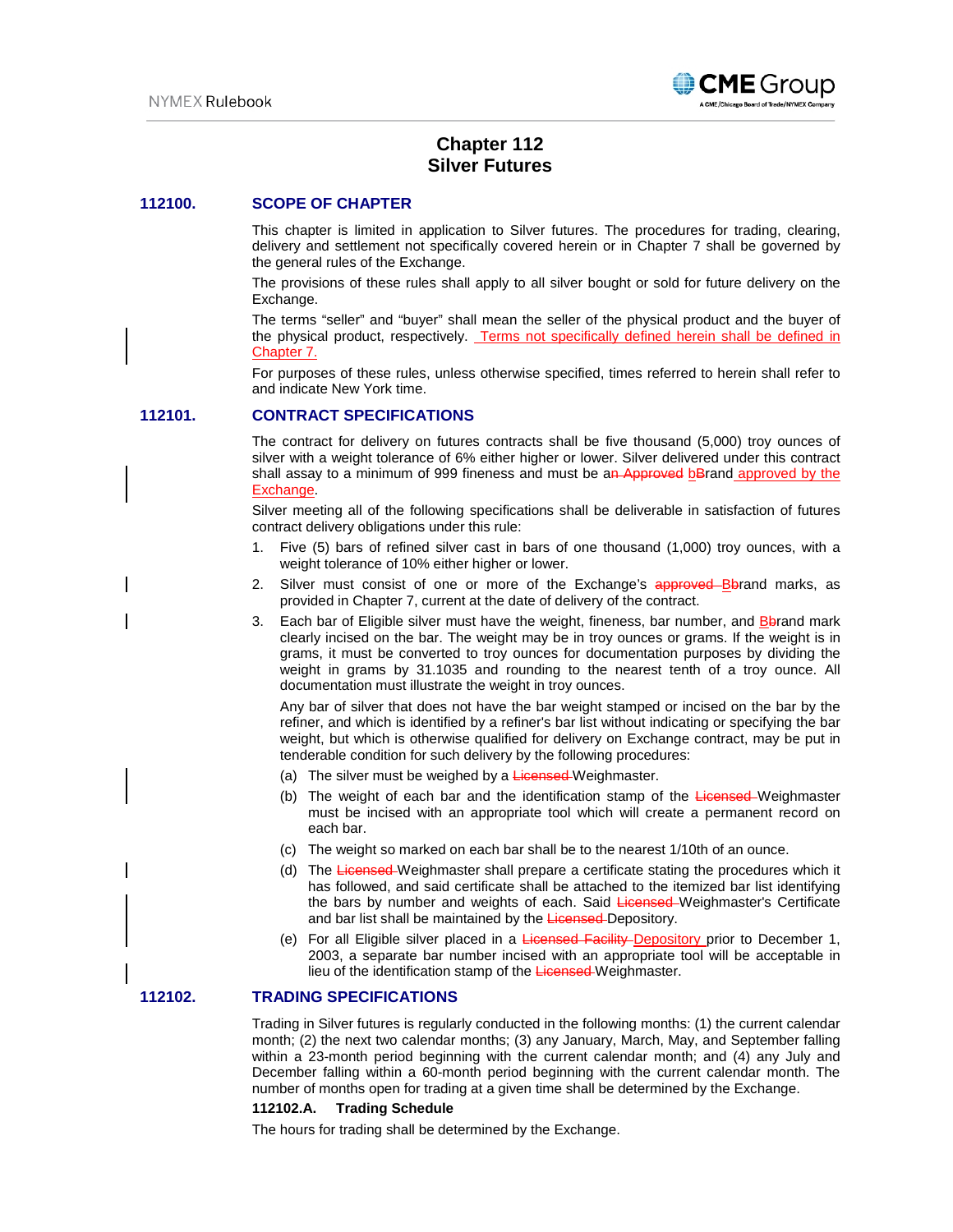

## **112102.B. Trading Unit**

The contract unit shall be five thousand (5,000) troy ounces.

#### **112102.C. Price Increments**

The minimum price fluctuation shall be \$0.005 per troy ounce for outright transactions and \$0.001 per troy ounce for spread or straddle transactions and settlement. Prices shall be quoted in dollars and cents per troy ounce.

## **112102.D. Position Limits, Exemptions, Position Accountability and Reportable Levels**

The applicable position limits and/or accountability levels, in addition to the reportable levels, are set forth in the Position Limit, Position Accountability and Reportable Level Table in the Interpretations & Special Notices Section of Chapter 5.

A Person seeking an exemption from position limits for bona fide commercial purposes shall apply to the Market Regulation Department on forms provided by the Exchange, and the Market Regulation Department may grant qualified exemptions in its sole discretion.

Refer to Rule 559 for requirements concerning the aggregation of positions and allowable exemptions from the specified position limits.

## **112102.E. Termination of Trading**

No trades in Silver futures deliverable in the current month shall be made after the third last business day of that month. Any contracts remaining open after the last trade date must be either:

- (A) Settled by delivery which shall take place on any business day beginning on the first business day of the delivery month or any subsequent business day of the delivery month, but no later than the last business day of the delivery month.
- (B) Liquidated by means of a bona fide Exchange for Related Position ("EFRP") pursuant to Rule 538. An EFRP is permitted in an expired futures contract until 12:00 p.m. on the business day following termination of trading in the expired futures contract. An EFRP which establishes a futures position for either the buyer or the seller in an expired futures contract shall not be permitted following the termination of trading of an expired futures contract.

## **112103.-107. [RESERVED]**

## **112108. VALIDITY OF DOCUMENTS**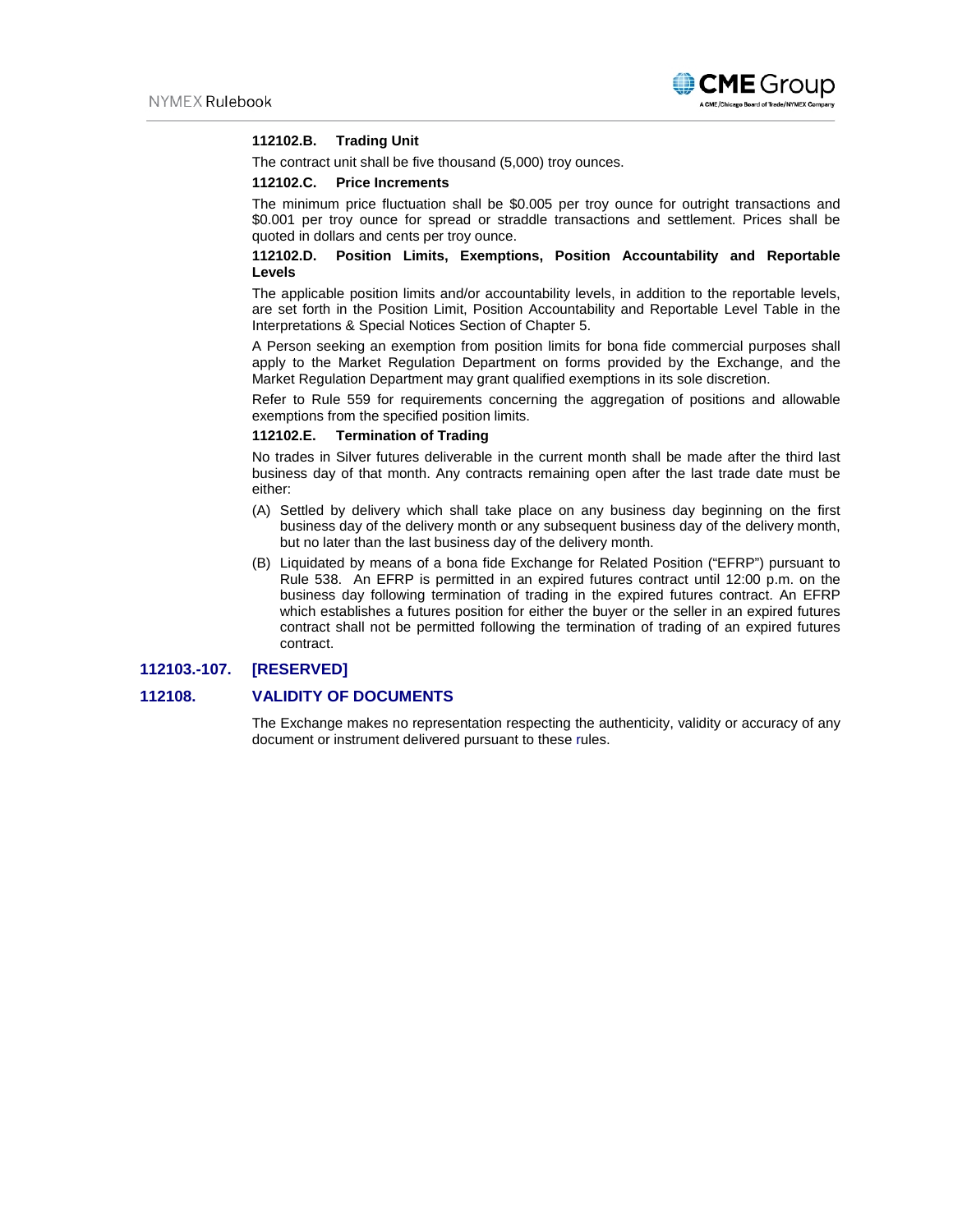

# **Chapter 113 Gold Futures**

## **113100. SCOPE OF CHAPTER**

This chapter is limited in application to Gold futures. The procedures for trading, clearing, delivery and settlement not specifically covered herein or in Chapter 7 shall be governed by the general rules of the Exchange.

The provision of these rules shall apply to all gold bought or sold for future delivery on the Exchange.

The terms "seller" and "buyer" shall mean the seller of the physical product and the buyer of the physical product, respectively. Terms not specifically defined herein shall be defined in Chapter 7.

For purposes of these rules, unless otherwise specified, times referred to herein shall refer to and indicate New York time.

### **113101. CONTRACT SPECIFICATIONS**

The contract for delivery on futures contracts shall be one hundred (100) troy ounces of gold with a weight tolerance of 5% either higher or lower. Gold delivered under this contract shall assay to a minimum of 995 fineness and must be an Approved bBrand approved by the Exchange.

Gold meeting all of the following specifications shall be deliverable in satisfaction of futures contract delivery obligations under this rule:

- 1. Either one (1) 100 troy ounce bar, or three (3) one (1) kilo bars.
- 2. Gold must consist of one or more of the Exchange's approved-Bbrand marks, as provided in Chapter 7, current at the date of the delivery of contract.
- 3. Each bar of Eligible gold must have the weight, fineness, bar number, and brand mark clearly incised on the bar. The weight may be in troy ounces or grams. If the weight is in grams, it must be converted to troy ounces for documentation purposes by dividing the weight in grams by 31.1035 and rounding to the nearest one hundredth of a troy ounce. All documentation must illustrate the weight in troy ounces.
- 4. Each Warrant issued by a Licensed-Depository shall reference the serial number and name of the Approved-Producer of each bar.
- 5. Each assay certificate issued by an Approved-Assayer shall certify that each bar of gold in the lot assays no less than 995 fineness and weight of each bar and the name of the Approved Producer that produced each bar.
- Upon receipt of the gold bar by the Licensed Depository who must also qualify and be designated a Licensed Weighmaster for gold, each gold bar shall be weighed in the lot measured to 1/100 of a troy ounce (two decimal points). In accomplishing such measurement, each bar shall be weighed to the nearest 1/1000 of a troy ounce (three decimal points); weights of 4/1000 of a troy ounce or less shall be rounded down to the nearest 1/100 of a troy ounce and weights of 5/1000 of a troy ounce or more shall be rounded up to the nearest 1/100 of a troy ounce.
- 7. The Licensed Depository must be located within a 150-mile radius of the City of New York.
- 86. Gold must be delivered to a Licensed-Depository by an Approved Carrier as follows:
	- a. directly from an Approved Producer;
	- b. directly from an Approved-Assayer, provided that such gold is accompanied by an assay certificate of such Approved Assayer; or
	- c. directly from another Licensed Depository; provided, that such gold was placed in such other Licensed-Depository pursuant to paragraphs (a) or (b) above.

## **113102. TRADING SPECIFICATIONS**

Trading in Gold futures is regularly conducted in the following months: (1) the current calendar month; (2) the next two calendar months; (3) each February, April, August and October falling within a 23-month period beginning with the current calendar month; and (4) each June and